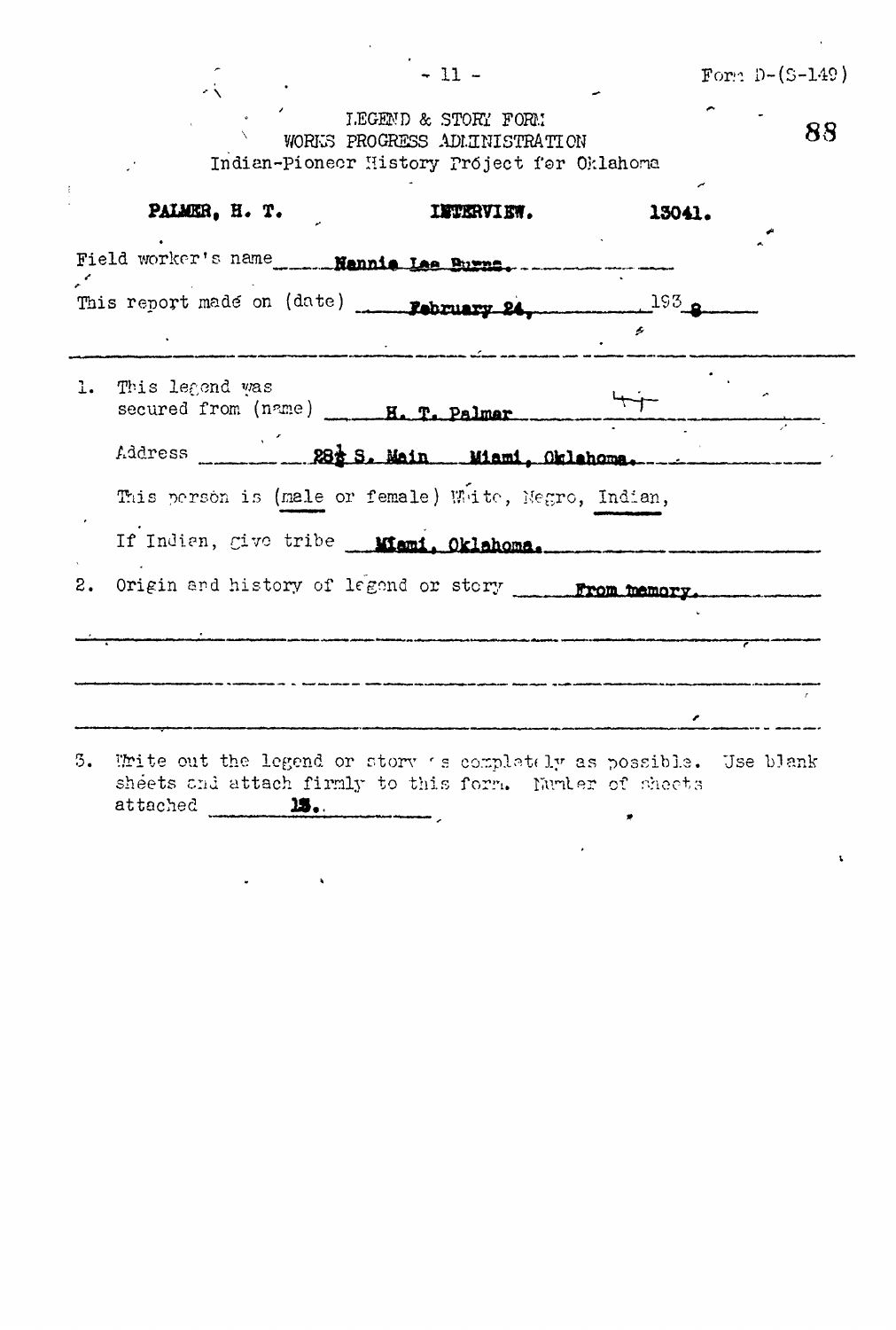### PAIMER, H. T. INTERVIEW. 13041.

 $\sqrt{8\sqrt{2}}$ 

**Nannie Lee Burns, February 24, 1938.**

**Investigator.**

# **• ^ Interview with H. T. 'Palmer Miami, Oklahoma.**

**My mother, Elizabeth Lindsay Palmer,was born in the** Miami Mission, Kansas, May 5, 1860. My father, James L. **Miami Mission, Kansas, May 5, 1860. My father, James L.** Palmer, was a white man, born at Wilmouth, Missouri. At the time of their marriage he lived near Fontana, Kansas, on a farm. They were married in 1880. I, their only child, on a farm. They were married in 1880. In 1880. I, they were married in 1880. I, they were married in 1880. In 1880. I **was born July 22, 1881, at Fontana, Kansas,,. \**

My step-grandfather, Chief Thos, B. Richardville of the **Miamis**, had been largely instrumental in purchasing **from the Paorias here in the Indian Country land for his fellow-tribesmen who wished to continue for a few years at least the old tribal life and so here those of tta» Miamis who did not want to become citizens of the state of Kansas began to come and settle themselves as they disposed of their holdings there.**

**Grandfather Riohardville came arith his family in 1882 and located three miles west of Commerce, where he erected a comfortable home for his family and from here the tribal** **89**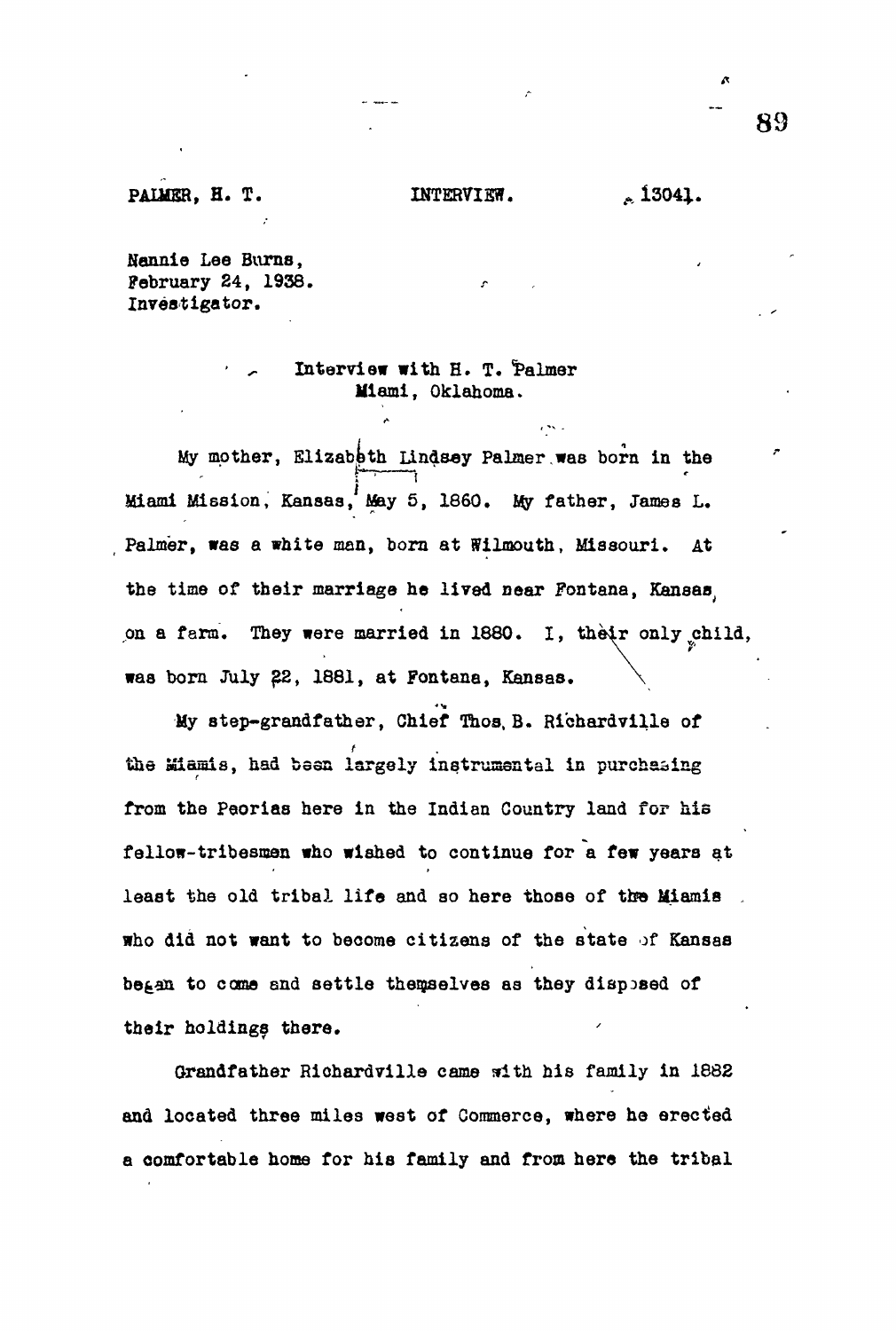**PALMER, H. T. INTERVIET.**  $\qquad \qquad$  13041.

*, -* 2 - •

affairs were directed. It was not until in 1884 that my *I '* father, having disposed of his holdings, came with his Andrew Maria belongings to the land he had selected for his family, which is three miles north of Miami. Father drove a big pair of dappled grays to a new wagon and brought other stock and household goods with him.

There was no house or buildings on the land selected and so Dad, with his help, lived in a tent set on the east side of the place and east of Tar Creek.

Mother and I came by train to Baxter Springs, Kansas, in the spring and remained there for a while, seeing my father only at the week ends. With the warm weather, mother insisted on coming here to live and so we came down and that summer our home was the large tent supplemented by a cook shed. The latter was made by setting four posts in the ground and a covering of native lumber boards. Realizing that it was hard to winter here dad purchased a two room attic house and moved it on our land and in the year of 1885, he commenced the building of the present five room house on the farm. We moved into that before it had the partitions set and it was finished as we could.

90

*/*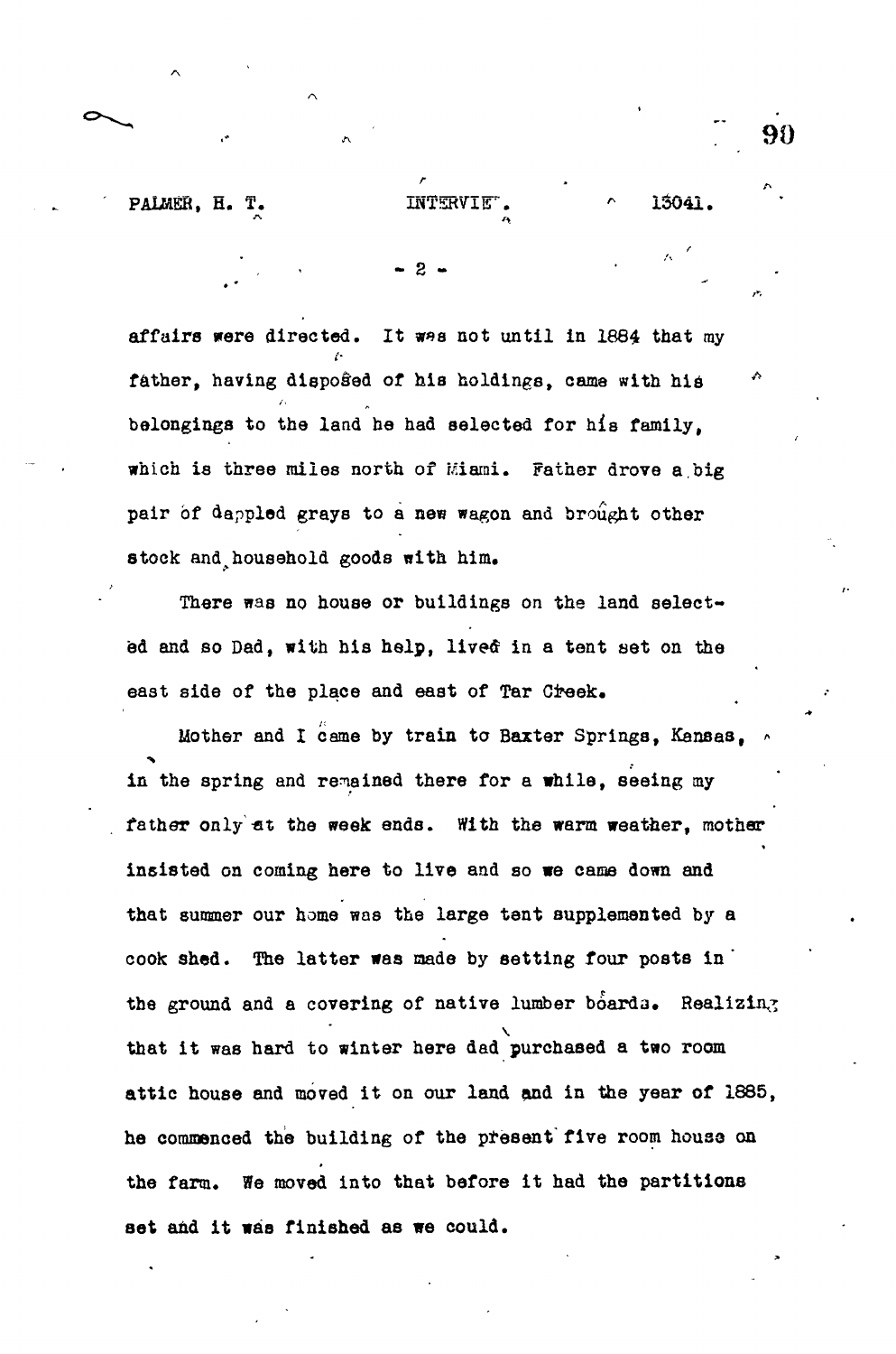In those days this whDle oountry was a great prairie . and they were continually driving and grazing cattle here and the only fences were those few which had been placed around the fields as they had been broken out.

**- 3 - .**

One event stands out in my childhood, small as I was that first summer. Mother and I were alone at the tent one day when looking up we saw a wild steer headed straight towards us. She quickly set me up on a salt barrel that was sitting at one of the p sts of the cook-ened. She followed me on the barrel and then lifted me to the roof and followed me, and there we remained until those who were trailing the steer arrived and drove him away.

In those early days there was only one house between our home and Baxter Springs, Kansas, and that wes a ranch house on Lytle Creek, east of Century,

All of us living west-of Spring River traded at Baxter Springs, Kansas, in those deys and I was a large boy before I was ever at Seneca, Missouri, but those living east-of Spring River all traded at Seneca. Perhaps one reason was the difficulty in fording the streams in those days. To go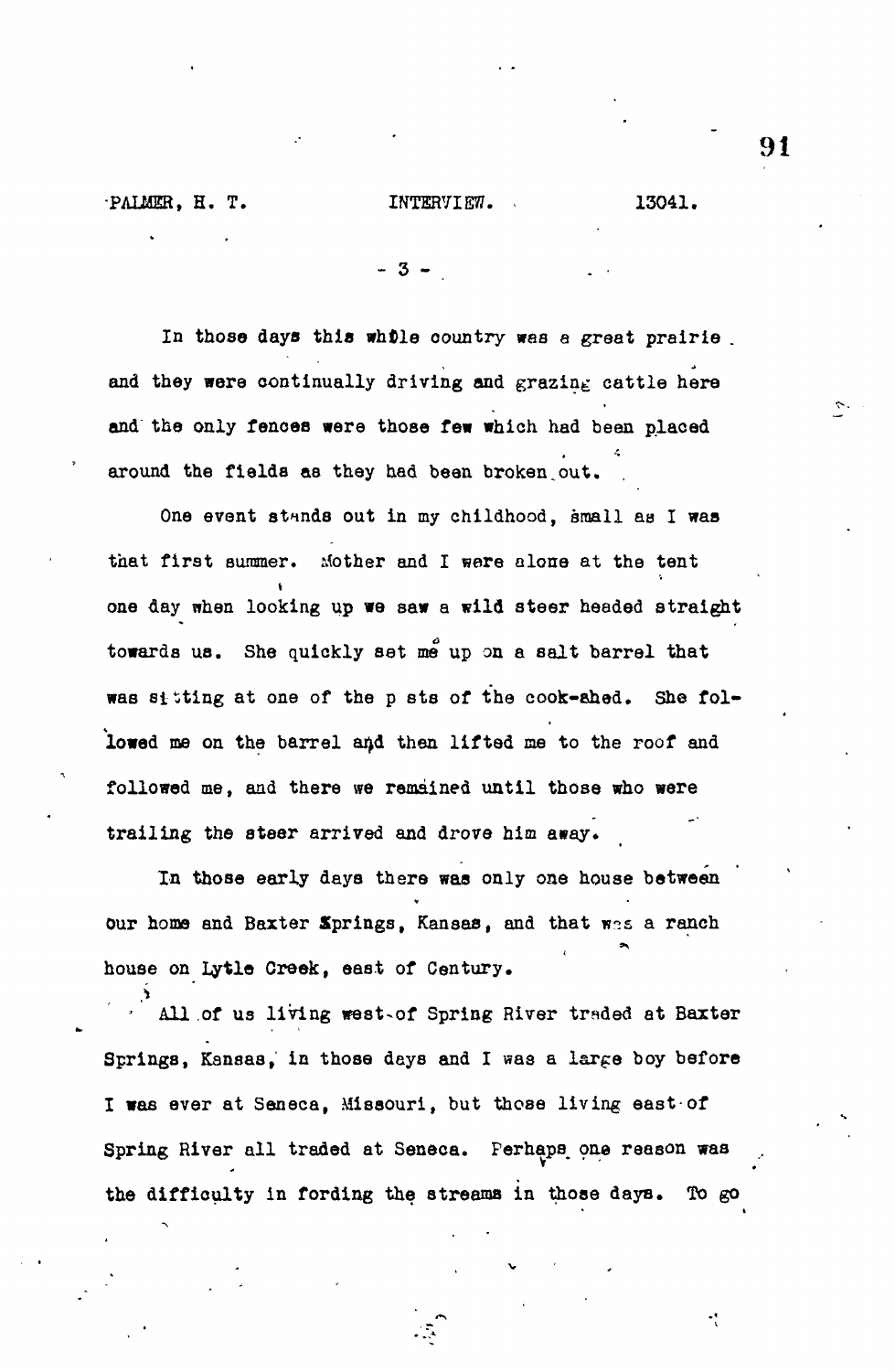**- 4 -**

to Baxter Springs we had to cross Tar Greek but we crossed **where the Harley Gordon Place now ia. Here the ford was** wide and shallow and we seldom had any trouble in crossing.

**Joe Fish was allotted the land at Century, where then there was a large ranch. With his father, Jack Fish, he tramped the country then. On this land later in the son's life was one of the largest of the lead mines discovered and operated. The income from thie mine was thousands per month for Joe. Later a house was built on Elm Creek near Quapaw which was also a ranch house. '**

**Mellon, from Baxter Springs, who ran cattle through /** this country would each summer cut many acres of the blue**stem grass and stack it in various places. They had one** stack-yard near us, at North Miami. This hay was used **through the winter to feed the cattle.**

**The largest ranch near us was the Nailor Ranch. At one time they had a large acreage fenced. Some called it** the Big Pasture and others called it the Nailor Pasture. **From near where North Miami now is the fence ran two miles** west and thenwnorth to the Kansas State Line and east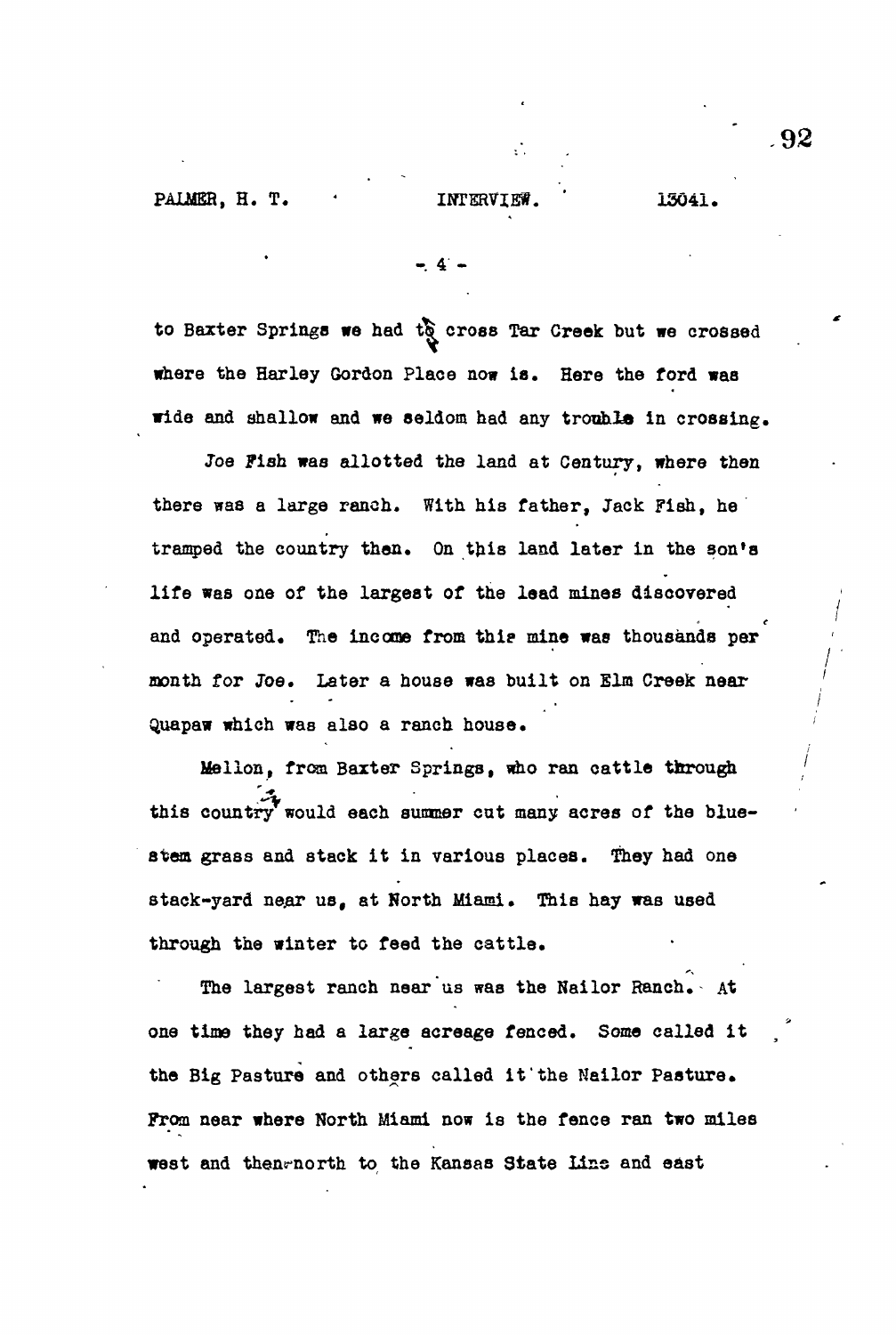- 5 -

from near us to Spring River and along Spring River to the Stata Line. The cattle that Nailor handled and grazed here belonged to Joe Baker from Kansas City.

Men who.had smaller herds and people like my father tho did not have a great number had their grievances in those days. 0nc3 I particularly remember the report reached here that the Nailors were bringing in here from Chetopa, Kansas, a big herd that had been brought from Texas. The year before the Texas fever had spread from'cattle that had been brought here from there and had killed great numbers on the range and in some instances all but a cow or two belonging to some of the smaller operators. When the news reached the folks living here the neighbors ganged up and waited for them but Hailor got word of their intentions and did not bring these cattle across the Neosho River.

In the fall, when they separated the calves from the cows was a dangerous time to be around, as often a mad cow would turn on the cowboy and attack him. I saw a horse where  $\mathbf{r}$  is a horse turn on the cowboy and attack him. I saw a horse turn on the cowboy and attack him. I saw a horse turn on the cowboy and attack him. I saw a horse turn on the cowboy and attack him. I saw a horse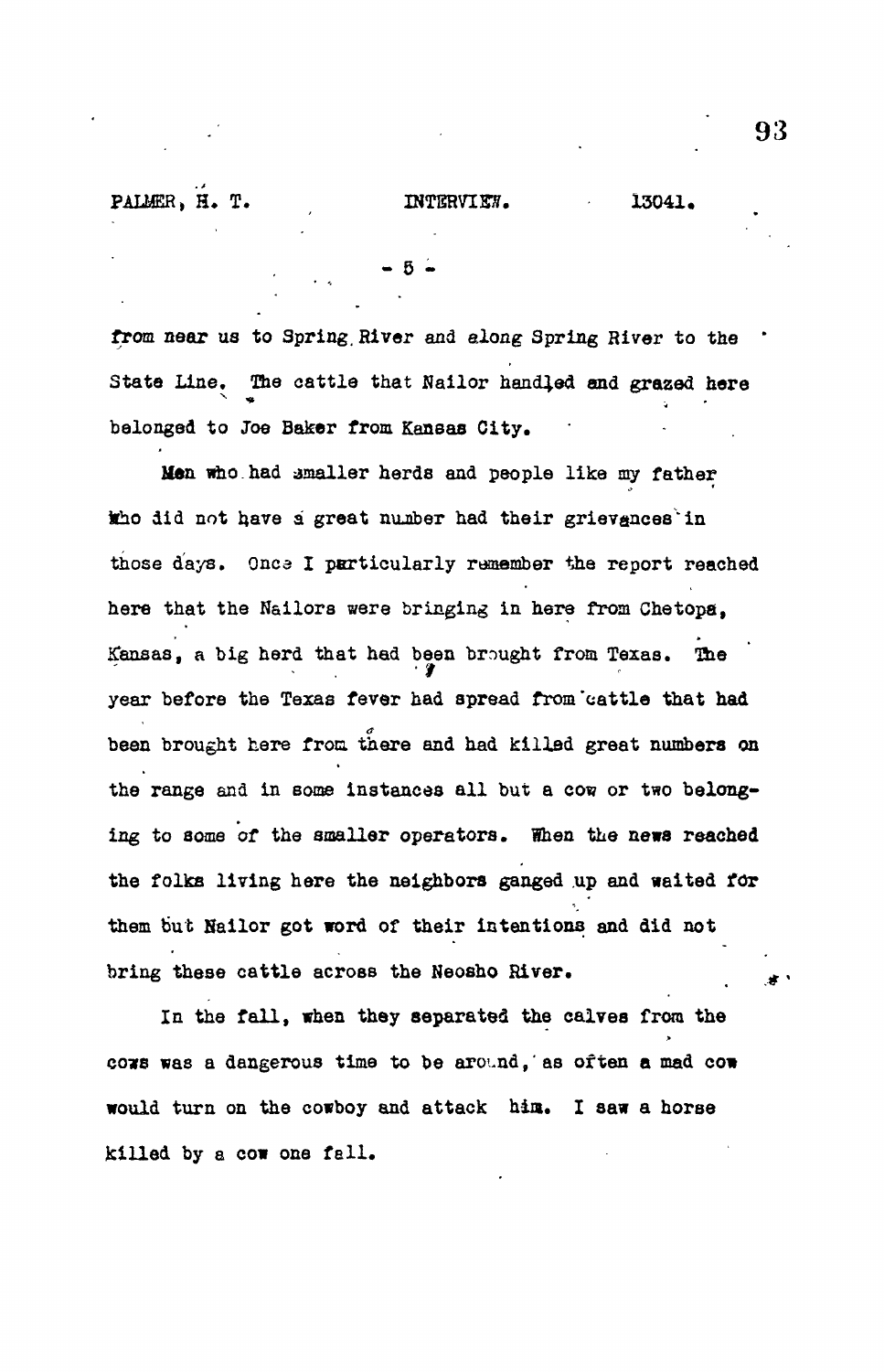**PALMER, H. T. 13041. INTERVIEW.** 13041.

**- 6 -**

We had to go to Barter Springs for our mail and one **day, our neighbors got to talking and decided to apply for a post office in the neighborhood and father made the application. When the subject of a name arose, some one suggested that they call it Jimtown, as-the four neighbors talking were, Ji& Moore, my wife<sup>f</sup>s father, Jim Newman, Jim Portis and my father. Jim Palmer. The mail came via the** Baxter Springs post office and some one would have to drive to Baxter Springs for the mail and usually it was my mother who went unless the weather and roads were very bad. Some**times she "went in a oart and sometimes she drove a team to the spring wagon. She had to drive through the Nailor Pasture e part of the way. There was a gate close to us at North Hiami and another gate at the Douthat Hill south of Baxter** Springs.

**One day mother, accompanied by Mrs. Geboe, a neighbor** and friend, ware returning when they were chased by the cat**tle for several miles and the' only thing that they could do was to try to outrun the cattle, which their horses did.** Father always kept good horses and as a boy I was always around **and riding them and so knew the nearby country pretty wall.**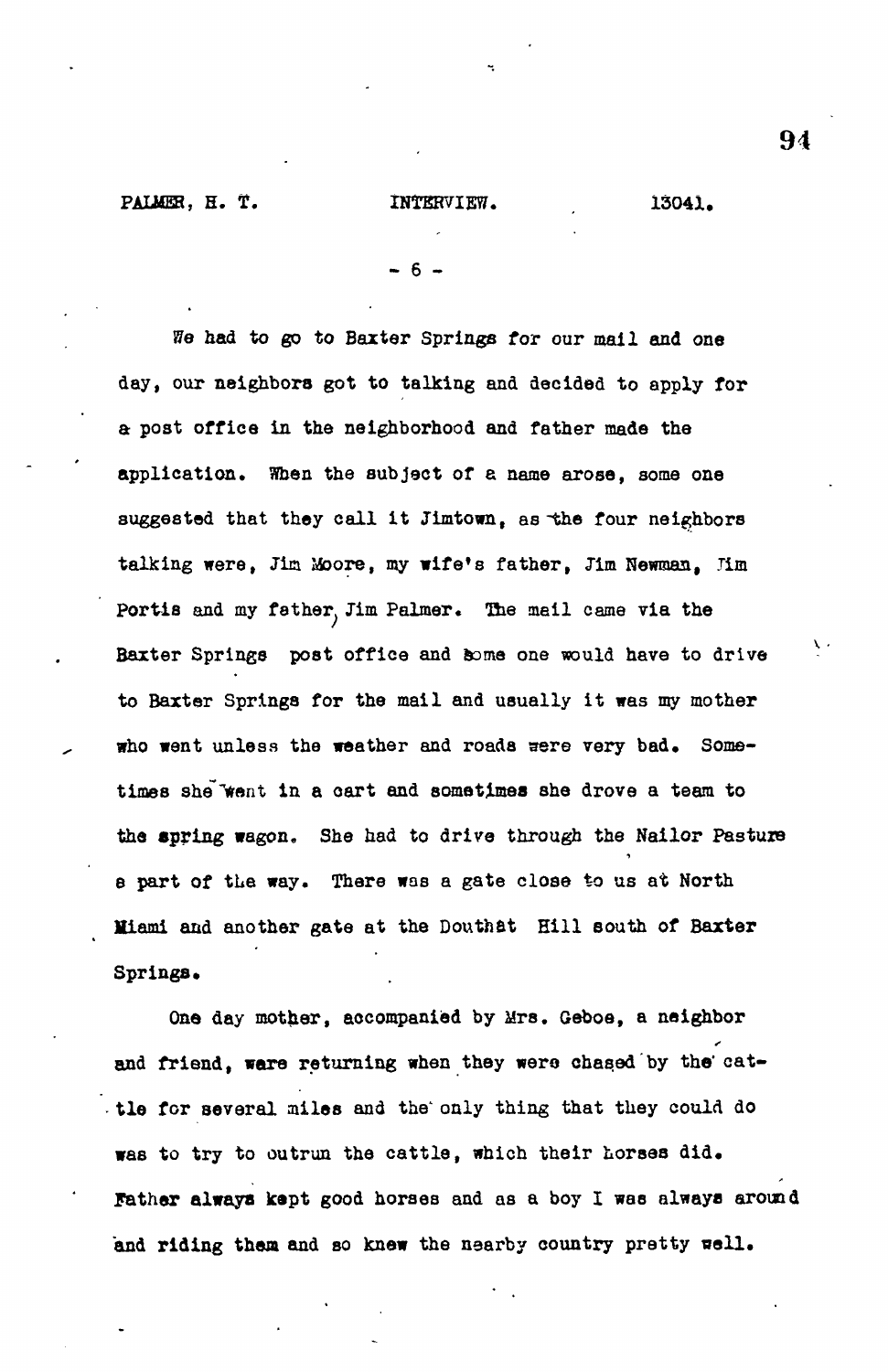PAIMER, H. T. INTERVIEW. 13041.

$$
= 7 -
$$

The hay land here at that time sold for ten cents. per acre.. I rode the horse and raked flax for the neighbors. When Miami was started in 1891 and after the first store was established, three miles south of us, I would ride down here to get cendy. Fruit was scarce in those days. The store was opened in an old log building that had been a home in Miami and in the yard of the place was an apple tree and I well remember how sick I was one day from eating the green apples from that tree. Some other boys were with me and so I was not alone.

Besides farming, my father was always doing other things.. He had a partner, Dr. Mott, from Fontana, Kansas, and every so often y father would start out with five or six new buggies, back of his spring wagon and go through the country here and sell or trade to the people around and in this way he traded for many cattle and horses as well as other commodities. When they quit business they had sold and divided everything but one Indian pony and Dr. Mott gave that to me. I raised six colts from this pony traded two of them to a preacher for a bicycle.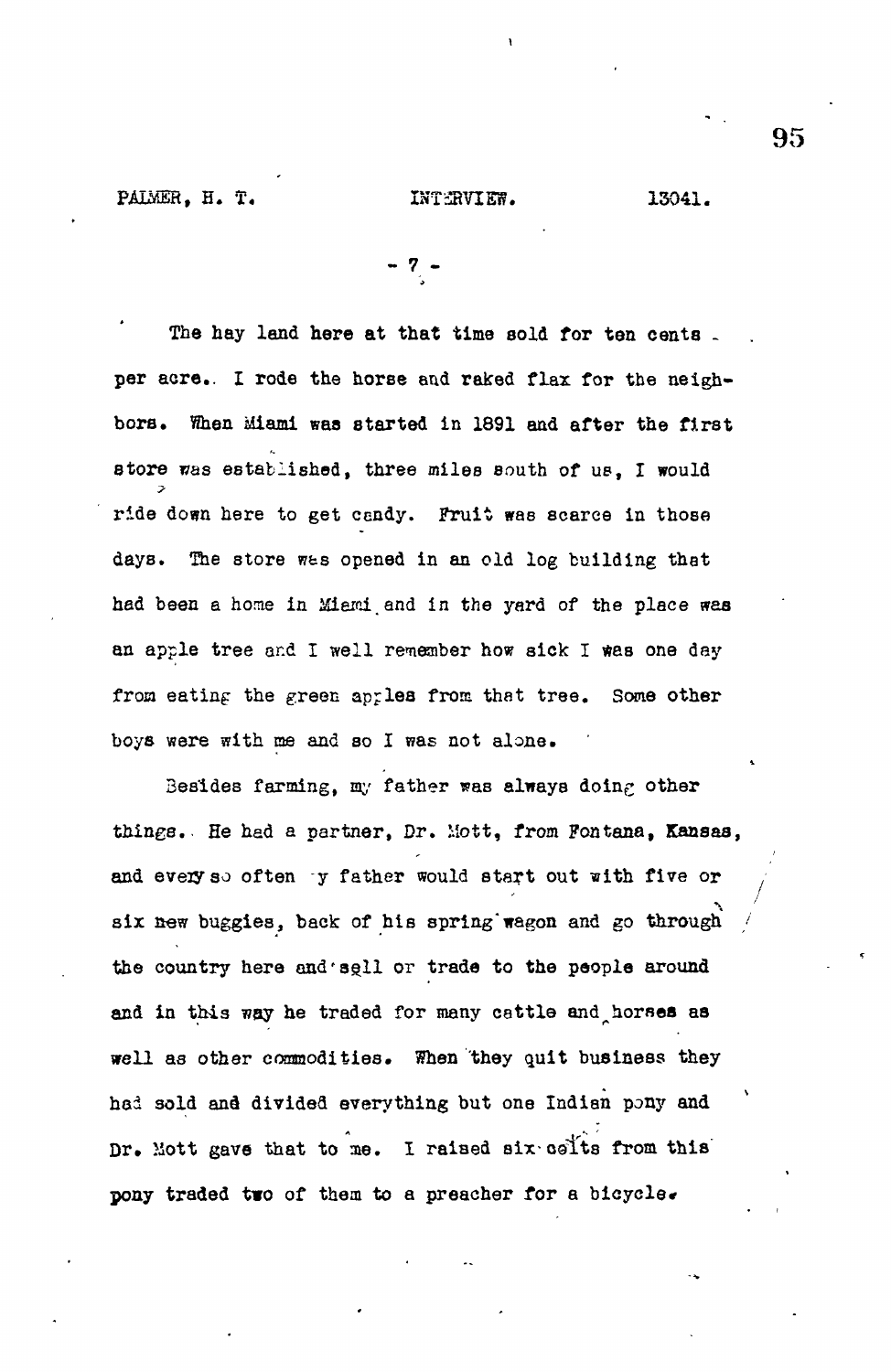### PAIMER, H. T. **INTERVIEW.** 13041.

- 8 -

- Two years after that I.traded tho bicycle to Era Shriver for a saddle and sold the saddle for \$85,00, which was more than my pony was worth in the beginning.

Uncle Pete Labadie had his home about a quarter from us and it was there that he gave so many big dances. The people would coae from Baxter Springs and Chetopa, Kansas, front Seneca and sometimes as far away as Neosho, Missouri, and Vinita. When we finished our big barn, my father gave a big dance and charged a dollar a couple for the dance and the supper that was given at midnight. The supper cost him more than a hundred dollars but he sold more than enough \* couplea to pay the expense of the supper und .the music.

I only attended the Quapaw Mission School one winter but when I was small and before there were any school in Miami, Mother stayed at Baxter Springs part of the time with me and kept me in school there and father's sister taught a subscription school one year across the road from us where North Miami no. stands. As soon as school was started at Miami, I began to come to school here and rode  $\blacksquare$  back and forth from home until my parents moved to town.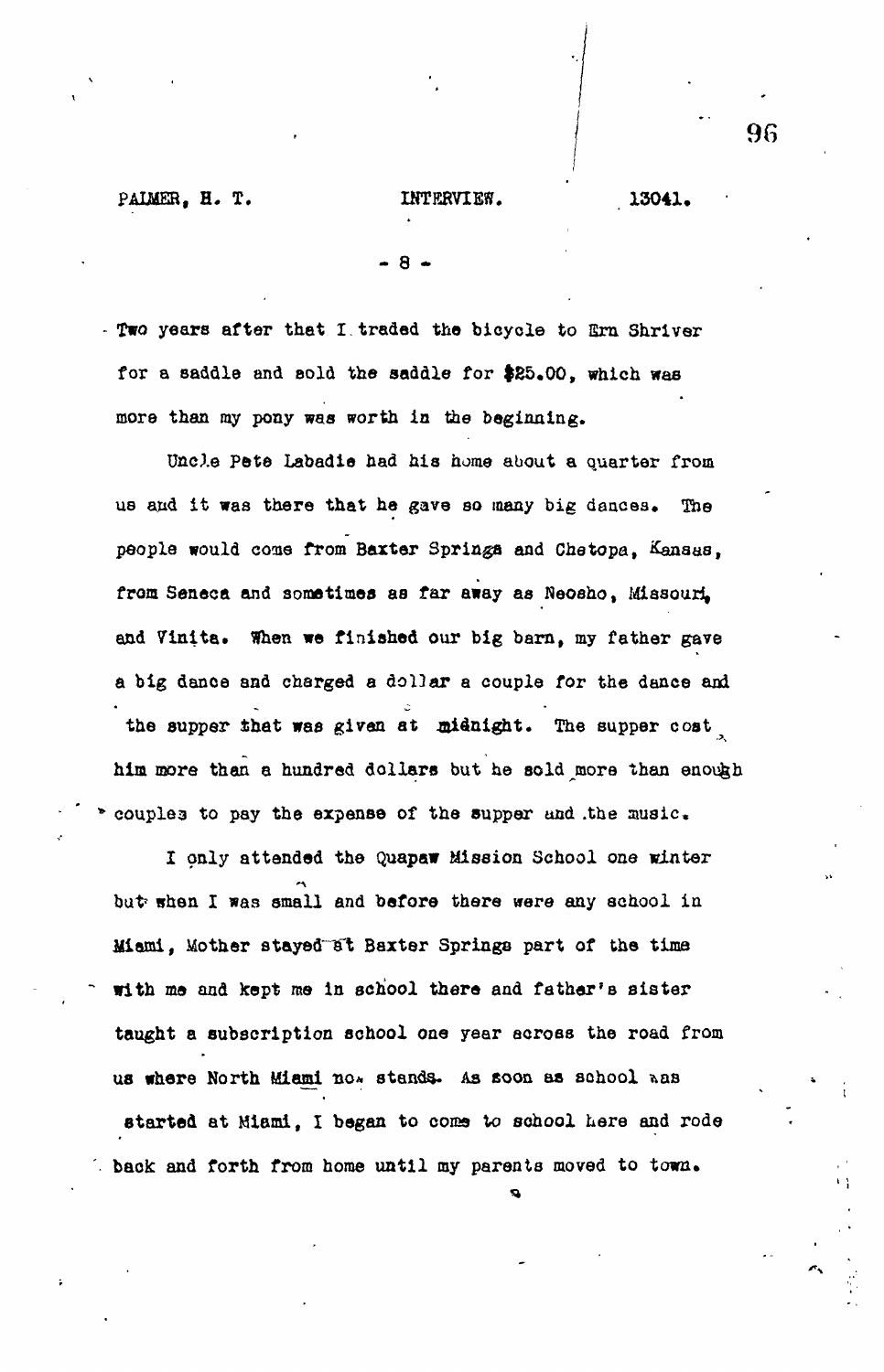$\overline{9}$ 

The day that Bill. West killed Kenny I was at school in the old Methodist Church about two hundred feet east of the Kenny Shop. We pupils heard the shots and as soon as we aare dismissed for recess in the afternoon, we went over to see mhat had happened, but when the teacher learned what. the trouble was she rounded us all up and started us home.

At that time there sera no railroads closer than Barter Springs. Dad hauled Kenny's whiskey from Baxter Springs in a spring wagon. Mhat if the police would see you coming with it across the prairies and your horses were not able to outrun them, that was your hard luck. But in those days there were no telephones and the officers did not heve the opportunity xo get wise as they,hare today and it was seldom that they ever saw anyone on the road. After the Federal Officers came here and raided the saldons, the \*saloon men took the case to the Federal Court and the officers were compelled to pay for the whiskey they had taken and destroyed. It took a special act of Congress to close the saloona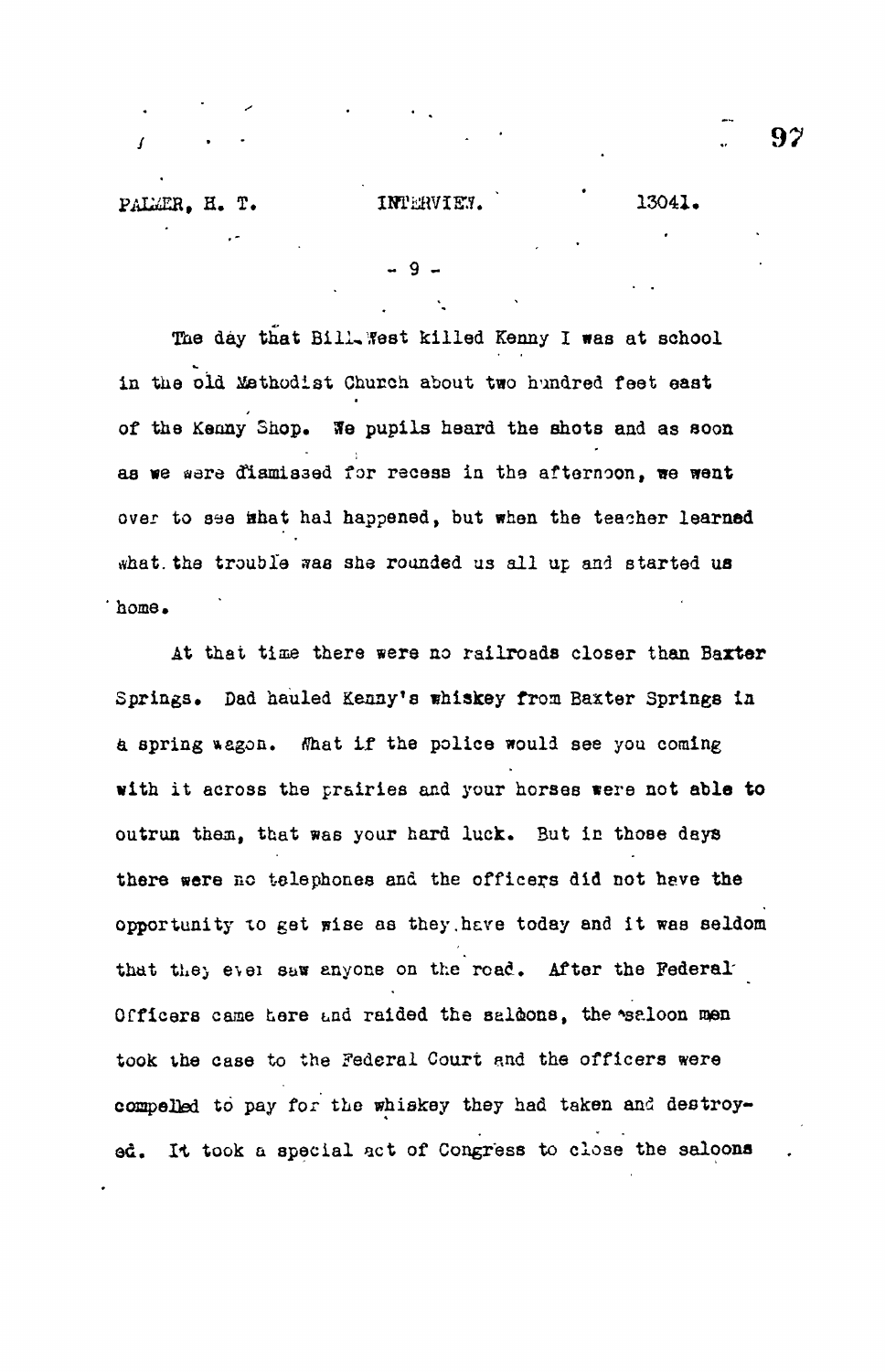- 10 -

here.  $\sqrt{2}$  ames K. Moore, Mr. Applegate and my fathar were tithresses in these cases at Fort Smith when the Federal Officers were tried. At one time Miami had four saloons. A man bv the name of Hedges ass living on Big Knife's"place and the Agent had been requested by the Indiun owner to put him off, as he had refused to move. Charlie Welch, a Miami, and Amos Valliere, a Quapaw, both Indian Police. went to the h me of Hedges. Big Knife was there and they ordered Hedges to open the door. He refused and the police told them he did not they would break it open when Hedges saw that they intended to break open the door he told them. that if they did, he would kill them. The police fired and the bullet from Valliere's gun killed Big Knife, who fell across the door. The shot fired by Hedges struck the door-facing and the splinters splintered the neck of Welch, who got into the spring waron and came to grandfather Richardville's to have it treated. Big Knife lay as he had fallen until that afternoon before they could get together the proper officers and get permission to move him. Valliere served ten years for the killing.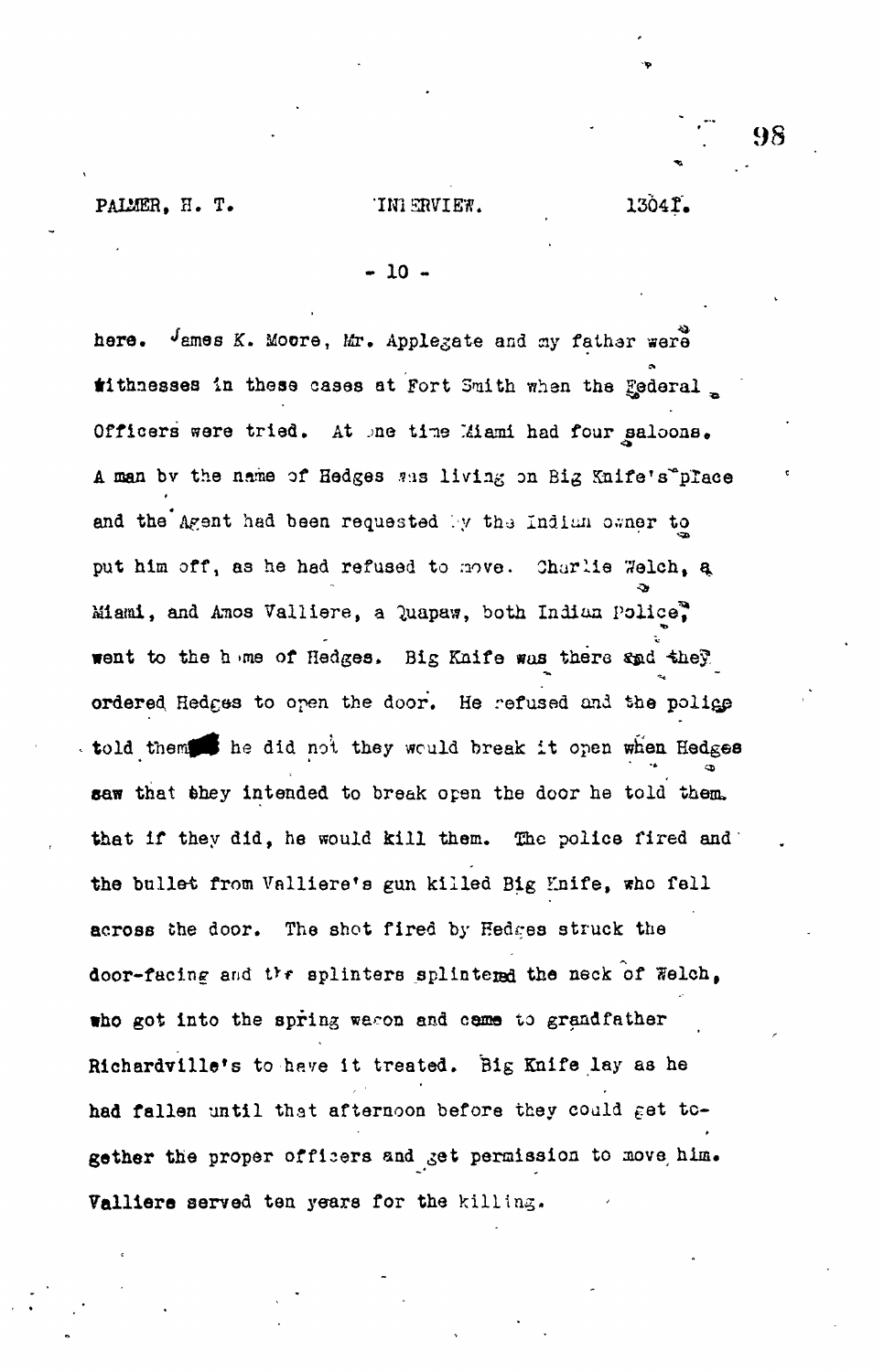PALMER, H. T.

13041.

### $-11-$

I was at Pete Stover's Livery barn here the night that was the beginning of Dan Clay's trouble. John Bright a Miami Indian, and Dan had rented a team and buggy from Stover that day. They had a runaway and the buggy was torn up. They left the team tied up north of town and came to town, and when they told Stover he began to argue with them because, of the greck and that they had left his team tied to a fence. Tom Lewis, the town marshal, was at the bard and Stover asked Lewis to arrest the boys.  $3<sub>o</sub>$ 'Lewis said to John and then to Dan, "Consider yourself under arrest? Than called John aside and said something to him and then Dan walked out of the barn sayir . "I am not going to jail! From the street in front of the barn he said, "I am a d-- mean hog and I don't care where I root's The barn stopd where the Telephone Exchange Building now stands. Dan walked east and then southeast across the present Court house square, then east towards the turntable which is south and east of there. At the corner of the court house square, Din took a pony from a boy and rode on it. Meanwhile, Lewis went home and got his winchester and when he

.99.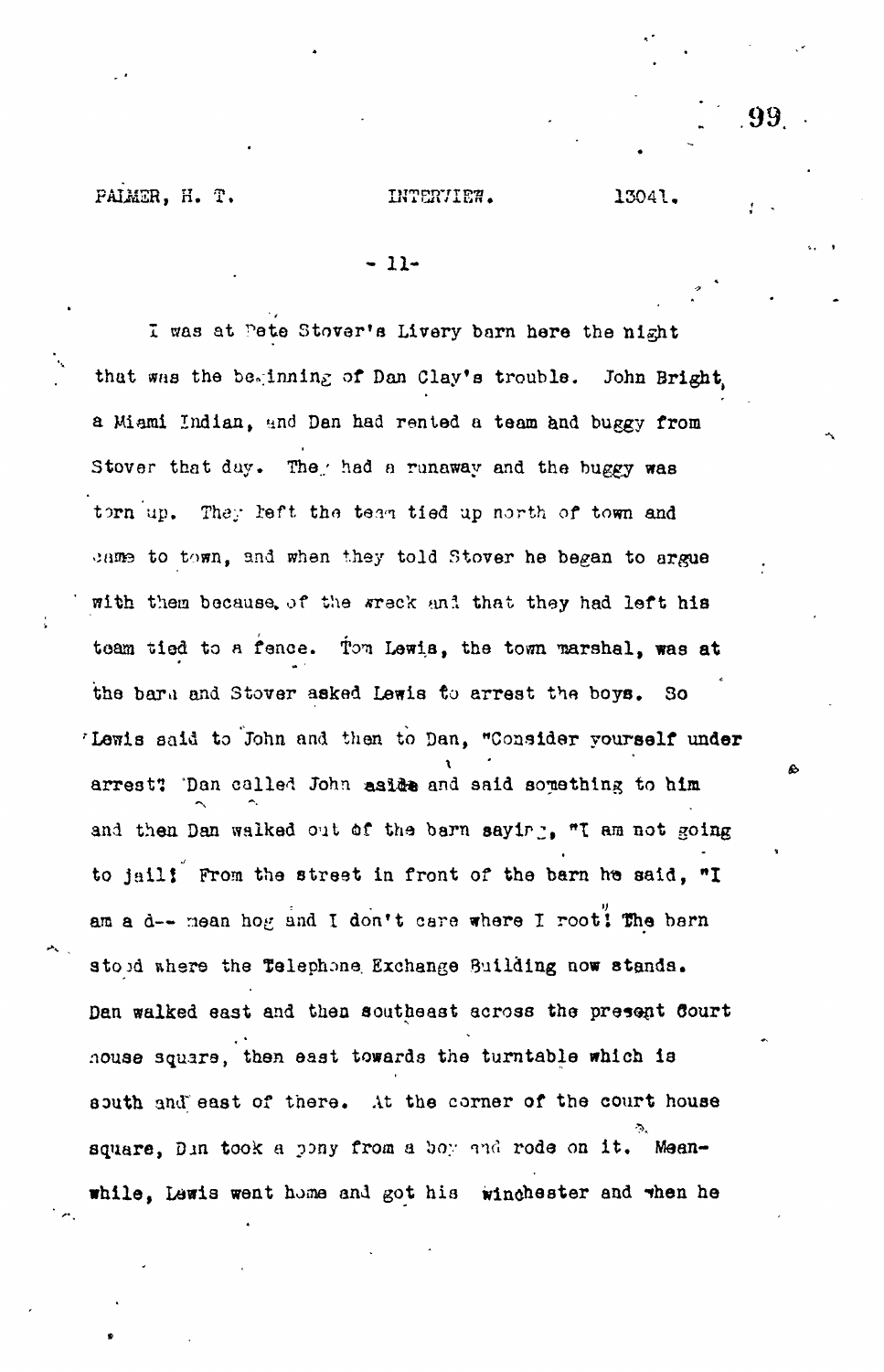**12** 

came back to Main at Jouth First and Main, he said to a bunoh of us uoys who were following at a distance and -.watching, "Snich \*ay did he go?" Someone told him and he appr@plated Roy Beers' spotted pony and rode after Dan. Dan saw him joming and when he reached the wirmtable he got off his horse and, placing himself on the opposite side of the turntable, waited. Some three or four shots were exchanged between the two and then Dan backed off down the drainage ditch and to the ern field and disappeared into the corn field. Friends of Dan got him to give up to the officers and they took him to Auskogee and finally brought him bacK here for trial. 3o.aeone was guarding him at Joe Jordan's place, then a hotel, now the Berkshire residence, and had his foot chained to the bedpost. That hight Dan got away.

Later, wanford hooler, Charlie Harvey and I were standing in the front of the Harvey Grocery when Dan came in. Pooler, Clay and I walked out on the front porch ar walk and looking up to the north saw John Locke, the United States man, coming that way and Pooler said, "There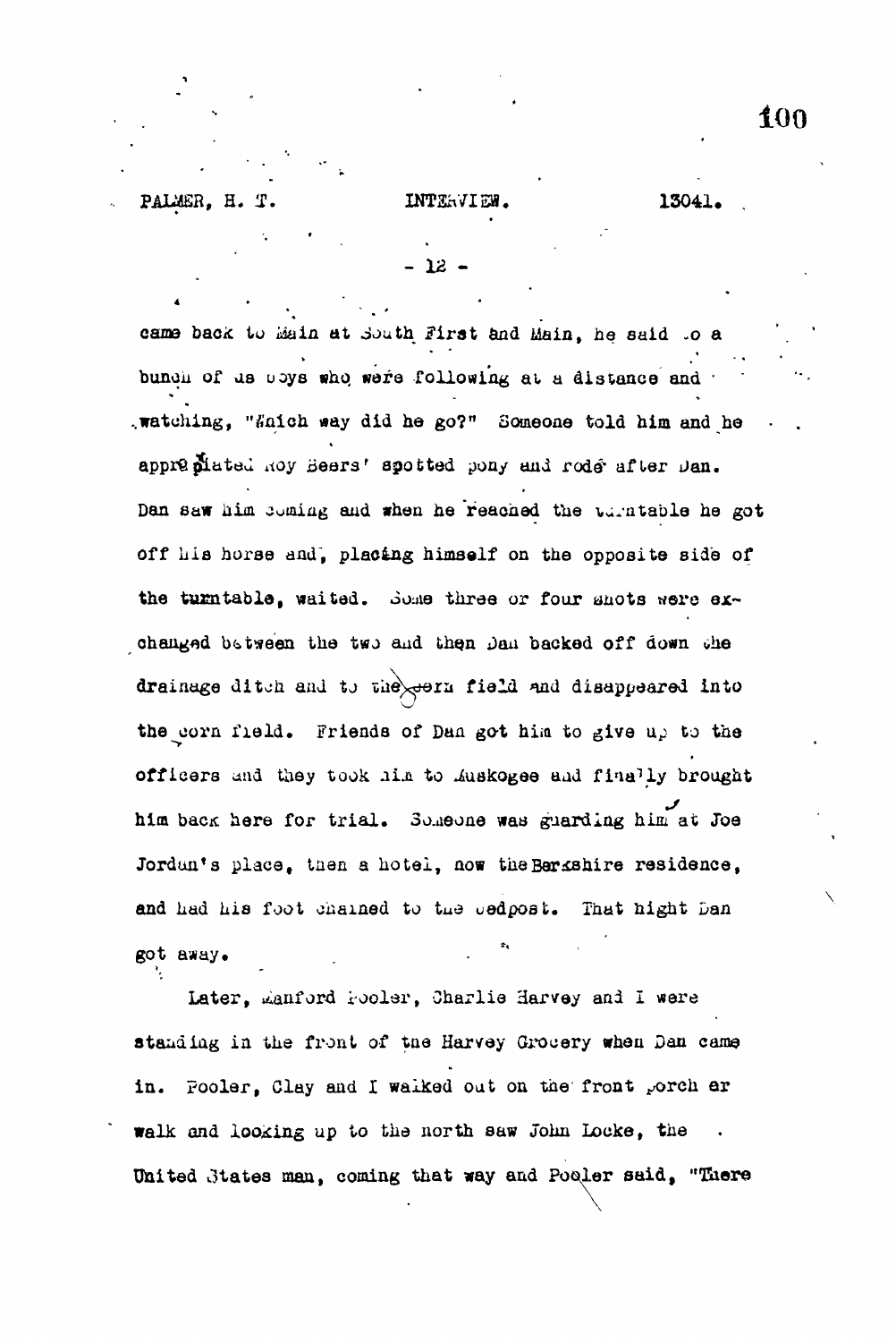## **- 13 \***

comes Locke, you had better go out the back way." Dan stood still and met Locke when he came and Lbske put out c **his left hand to shake hands with Dan and Dan also put** out his left hand and Lokke tried to grip Dan with his left hand. Then Dan drew his gun with his right hand **left hand. Then Dan drew hie gun with his right hand and knocked Locke down and stepped straddle of him. Then** Harvey ran out to where Dan was standing and said to Dan. **Harvey ran~ouTT6"wFere Dan was standing and said to Dan, <sup>n</sup>Uy God, don't kill him! Oan stepped off and walked off** to the east and looked back once.

**My father had now bought an interest in the livery** barn with Stover and the night that Dan was killed, that **barn with Stover and the night that Dan was killed, that day I had been driving a drummer and was late getting back from Oswegd, Kansas9 After I got in, someone came to the stable and said they had shot Dan Clay and that he was across the street in Dr. MeWilliams' office. As I went to the cafe for something to eat, I stopped and went inside the door and there he. lay on a table. Then I went on.**

December 31, 1901, I married Ada L Mosre, the daughter **of Wary I. Labadie Moore, a Miami, and Stones K. Moore, a white man. Her parents had been mcrried March 25, 1877, and**